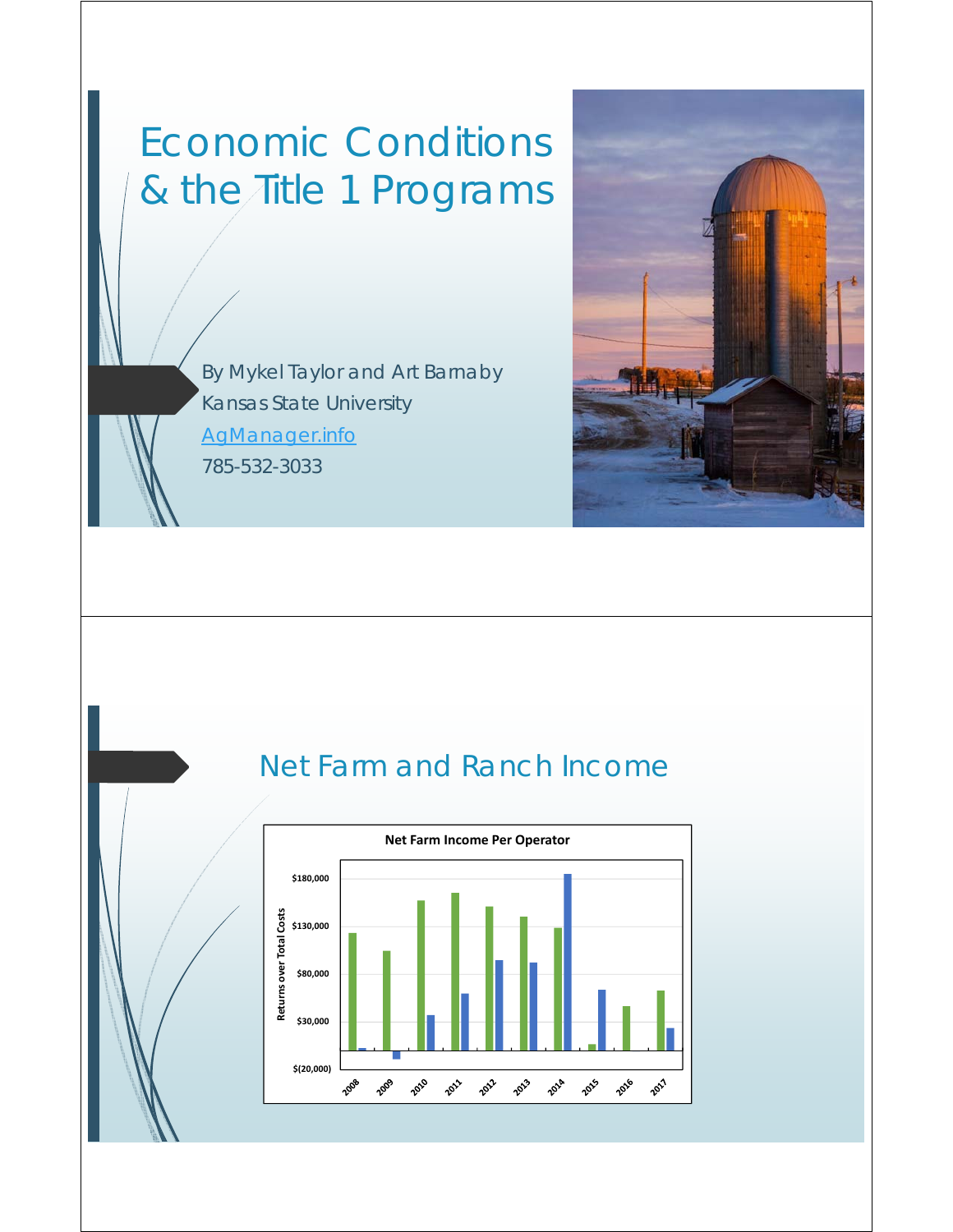#### Distribution of NFI



## Farm Bill Issues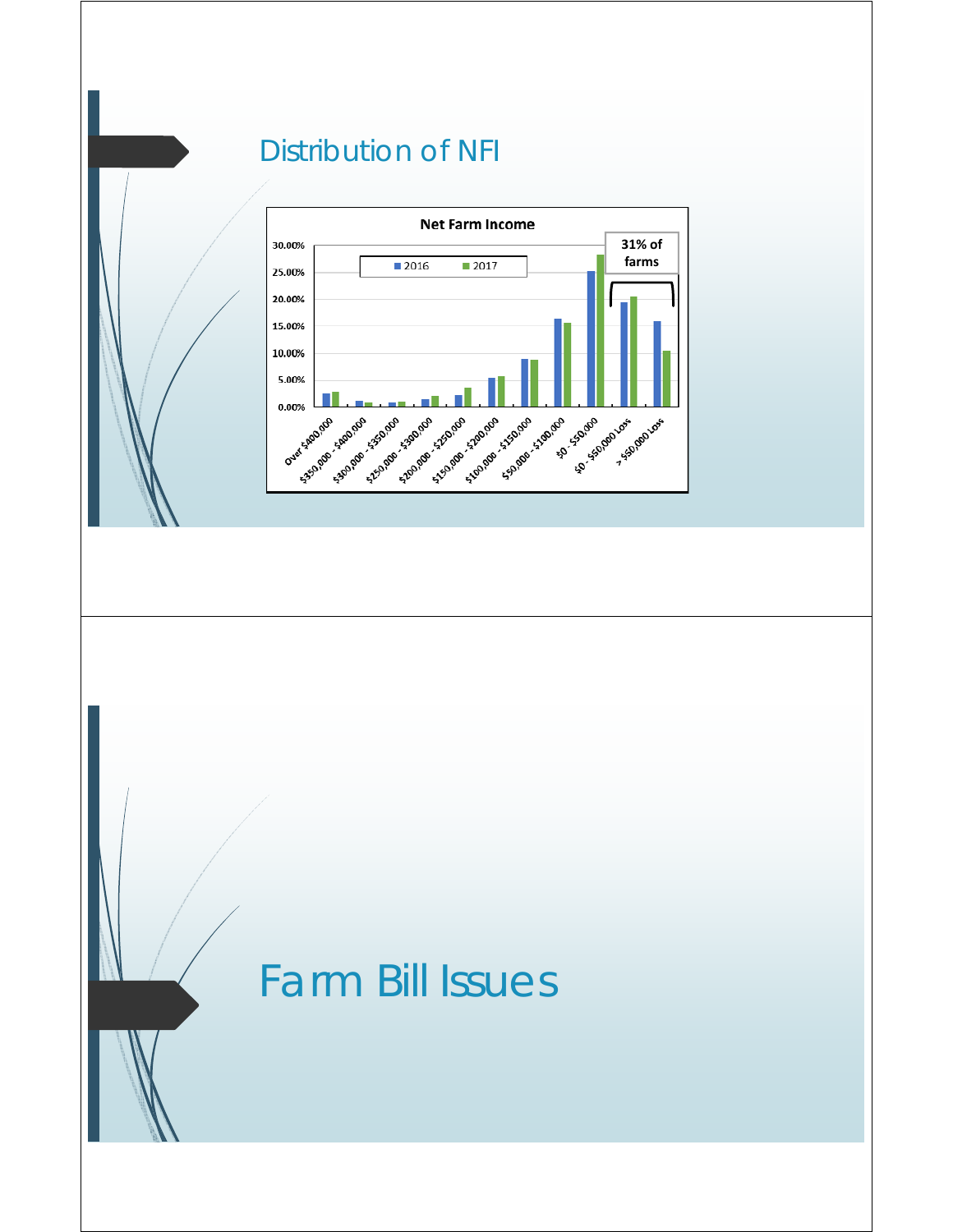#### **Farm Bill Budget Outlook**

- Big 4 account for 99% of spending
	- Commodities
	- Crop Insurance
	- Conservation
	- Nutrition (Supplemental Nutrition Assistance Program)
- Everything else fits in the 1%
	- $\blacksquare$  Trade
	- **Credit**
	- Rural Infrastructure/ Development
	- Research, Extension, and Related Matters
	- **Forestry**
	- **Energy**
	- **Horticulture**
	- **Miscellaneous**

#### **2018 Farm Bill Comparison**

#### H.R. 2

- Reported by committee on partisan vote – April 18
- Failed on House vote 198-213 -May 18
- Reconsidered in House passed 213-211 – June 21

#### S. 3042

- Reported by committee on bipartisan vote – June 18
- Passed in Senate 86-11 June 28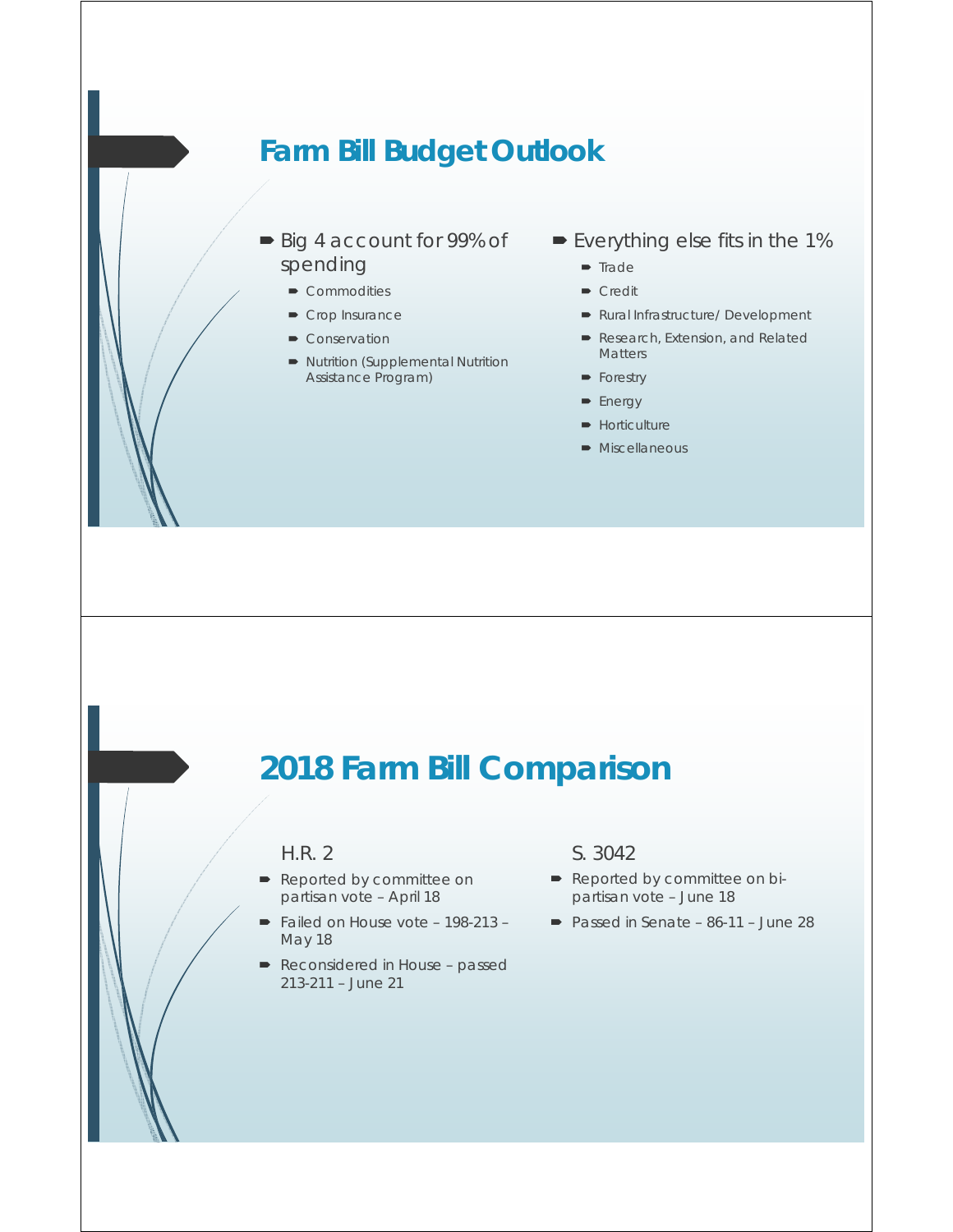#### **Commodities Major Components**

| <b>Issue</b> | <b>Current Law</b>                            | House (H.R. 2)                             | Senate (S. 3042)                                | Economic Issues/<br>Questions                                       |
|--------------|-----------------------------------------------|--------------------------------------------|-------------------------------------------------|---------------------------------------------------------------------|
| ARC v. PLC   | Fixed reference<br>price for PLC (and<br>ARC) | Increased<br>reference price<br>(higher of | Thune/Brown<br>amendment to<br>reduce reference | Role of safety<br>net?                                              |
|              | Moving average<br>revenue                     | reference or 85%<br>of 5-year OAP,         | prices and<br>strengthen ARC                    | Price y. revenue?                                                   |
|              | quarantee at 86%<br>for $ARC$                 | max of 115% of<br>reference price)         | not considered                                  | Fixed vs. moving<br>average<br>protection?                          |
|              |                                               | Fliminate ARC-IC                           |                                                 |                                                                     |
|              |                                               |                                            |                                                 | Responsiveness to<br>low                                            |
|              |                                               |                                            |                                                 | prices/income?                                                      |
|              |                                               |                                            |                                                 | ARC v. PLC<br>decision in 2019<br>and 2019-23 price<br>projections? |

#### **Commodities Major Components**

| <b>Issue</b>         | <b>Current Law</b>                                                                                             | House $(H.R. 2)$                                           | Senate (S. 3042)                                                       | Economic<br>Issues/<br>Questions                                         |
|----------------------|----------------------------------------------------------------------------------------------------------------|------------------------------------------------------------|------------------------------------------------------------------------|--------------------------------------------------------------------------|
| <b>ARC-CO Yields</b> | 5-year OAY -<br>based on<br>NASS/RMA/<br>committee                                                             | Shift to RMA<br>data first<br>Yield update for<br>drought- | Shift to data<br>with greatest<br>national<br>coverage first<br>(RMA?) | Most<br>representative<br>yield history and<br>calculation to<br>protect |
|                      | Plug yield at<br>70%                                                                                           | affected<br>counties<br>Plug yield                         | Plug yield from<br>70% to 75%                                          | production?                                                              |
|                      |                                                                                                                | remains at 70%                                             | Trend-adjusted<br>5-year OAY                                           |                                                                          |
| ARC-CO<br>Payments   | Based on<br>administrative<br>$county -$<br>opportunity for<br>reconstitution to<br>split combined<br>counties |                                                            | Shift to<br>geographic<br>county                                       |                                                                          |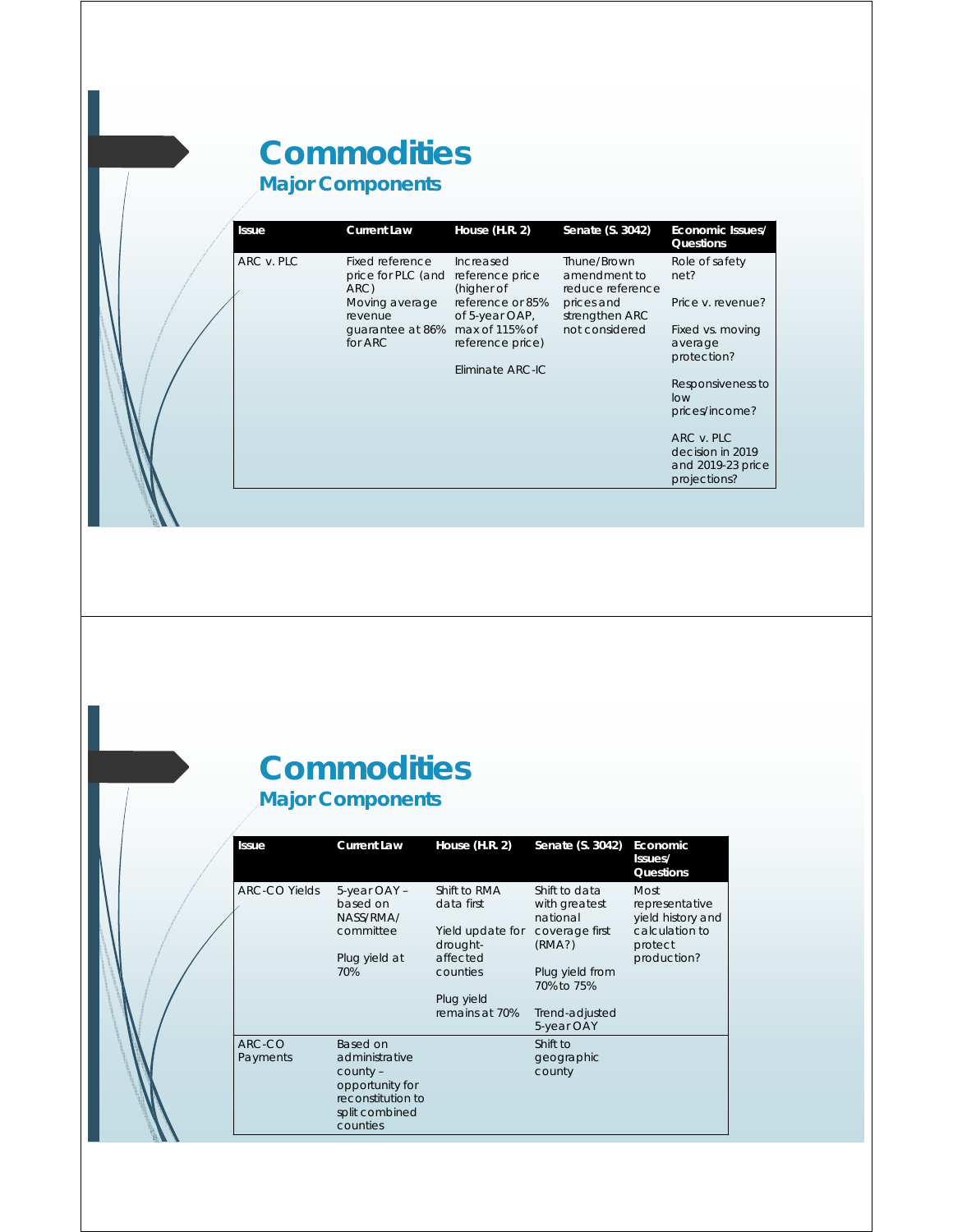#### **Payment Limits Major Components**

**Issue Current Law House (H.R. 2) Senate (S. 3042)** Program Payment **Limits** \$125,000 per person or per entity \$900,000 **Reduces AGI cap from** Supports tied AGI Eligibility \$900,000

| Limits                                     |                                                                                   |                                                                   | \$900,000 to \$700,000                                                | to production                           |
|--------------------------------------------|-----------------------------------------------------------------------------------|-------------------------------------------------------------------|-----------------------------------------------------------------------|-----------------------------------------|
| <b>Direct</b><br>Attribution<br>and Entity | Payments attributed to<br>individuals for payment<br>limit purposes regardless of | Relaxes entity rule -<br>unlimited payments<br>to qualified pass- |                                                                       | or to farms?                            |
| Rules                                      | entities, subject to 4 levels<br>of entities                                      | through entities                                                  |                                                                       | Entities vs.<br>individuals?            |
|                                            | <b>Fnitties also limited to</b><br>single payment limit                           | Expands familial<br>definition - nieces,<br>nephews, cousins      |                                                                       | What                                    |
| Active<br>Engagement                       | Left hand contributions -<br>land, labor, capital                                 |                                                                   | Grassley amendment<br>to tighten eligibility rules<br>added into bill | defines/limits<br>active<br>engagement? |
|                                            | Right hand contributions -<br>active labor and<br>management                      |                                                                   |                                                                       |                                         |

**Issues/ Questions**

#### **Conservation Major Components**

| <b>Issue</b> | <b>Current Law</b>                                               | House $(H.R. 2)$                                 | Senate (S. 3042)                                                             | Economic<br>Issues/<br>Questions                   |
|--------------|------------------------------------------------------------------|--------------------------------------------------|------------------------------------------------------------------------------|----------------------------------------------------|
| <b>CRP</b>   | Enrollment cap<br>$-24$ M acres                                  | Expand cap to<br>29 M acres                      | Expand cap to 25 M<br>acres                                                  | Budget-neutral<br>cap and rental<br>rate shift?    |
|              | Rental rate -<br>max of 100% of<br>county average<br>rental rate | Reduce<br>maximum rental<br>rate to 80%          | Reduce maximum<br>rental rate to 88.5%<br>Establishes                        | Willingness-to-<br>accept for CRP<br>re-enrolment? |
|              |                                                                  | Reduced rental<br>rate cap for re-<br>enrollment | Conservation<br>Reserve Easements                                            |                                                    |
|              |                                                                  |                                                  | Thune amendment<br>language added to<br>create separate Soil                 |                                                    |
|              |                                                                  |                                                  | Health and Income<br>Protection Program<br>for short-term land<br>retirement |                                                    |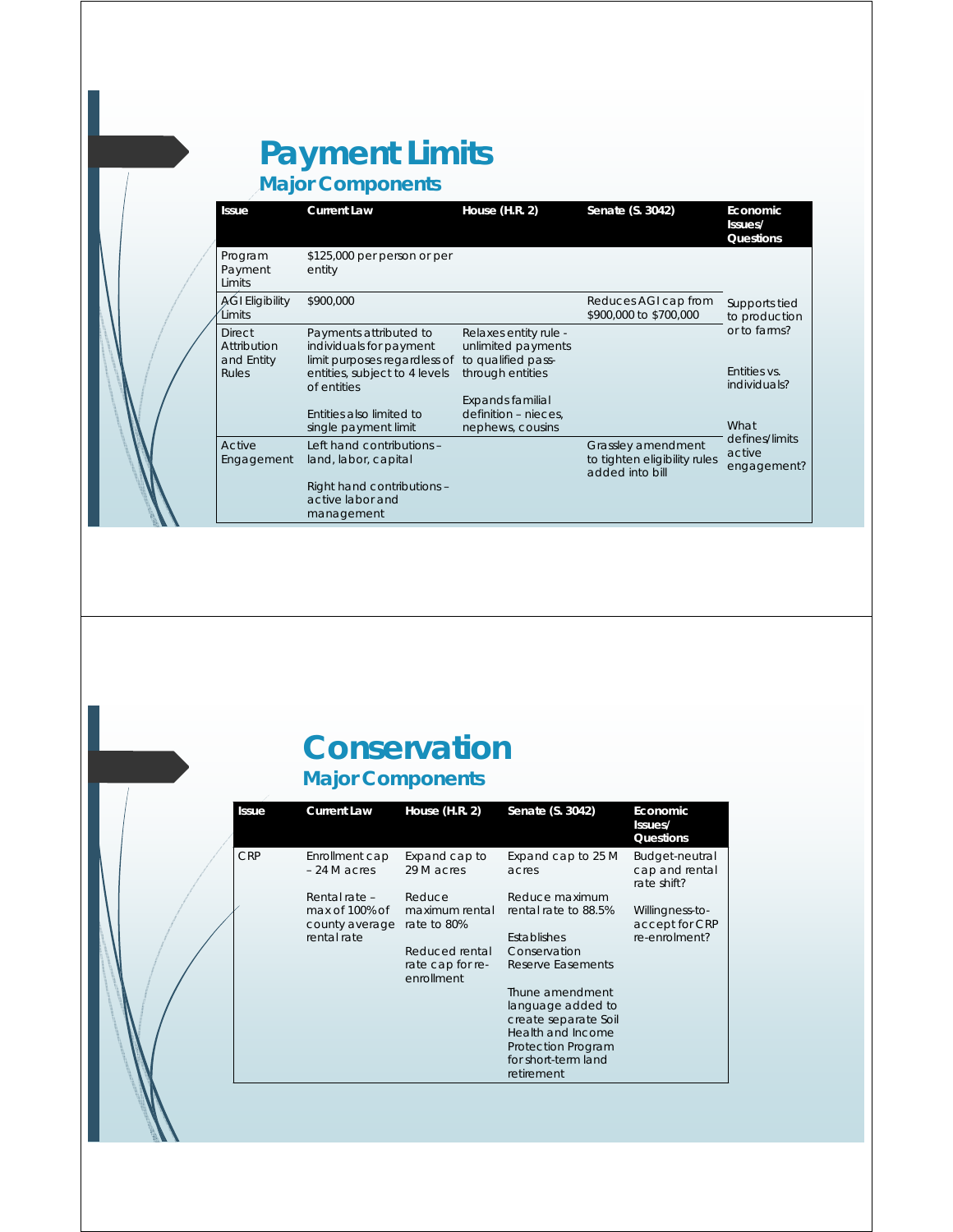## **Conservation**

**Major Components**

| <b>Issue</b>     | <b>Current Law</b>                                                                       | House $(H.R. 2)$                                                                                                  | Senate (S. 3042)                                                                                        | Economic<br>Issues/<br>Questions                     |
|------------------|------------------------------------------------------------------------------------------|-------------------------------------------------------------------------------------------------------------------|---------------------------------------------------------------------------------------------------------|------------------------------------------------------|
| Working<br>Lands | EQIP up to $$1.75$<br>B/yr, projected<br>outlays of \$1.5-<br>1.7 B/yr over<br>2019-2023 | Eliminates CSP,<br>shifts stewardship<br>payments to<br>EQIP, raises EQIP<br>by \$2.1 B, but<br>cuts CSP by \$3.6 | Reduces EQIP<br>authority to \$1.5-1.6<br>B/yr, projected<br>outlays reduced by<br>\$626 M over 2019-23 | Reduced<br>funding for<br>working lands<br>programs? |
|                  | <b>EQIP</b> livestock<br>share of 60%<br>CSP up to 10 M                                  | B over 2019-23<br>Eliminates EQIP<br>livestock share                                                              | Reduces EQIP<br>livestock share to<br>55%                                                               |                                                      |
|                  | $ac/yr$ ,<br>projected<br>outlays of \$1.6-<br>1.8 B/yr over<br>2019-23                  |                                                                                                                   | Reduces CSP<br>authority to 8.8 M<br>ac/yr, projected<br>outlays reduced by<br>\$229 M over 2019-23     |                                                      |

#### **Conservation Major Components**

| <b>Issue</b>                                        | <b>Current Law</b>                                                                                | House $(H.R. 2)$                                                                                                                        | Senate (S. 3042)                                                                                                          | Economic<br>Issues/<br>Questions     |
|-----------------------------------------------------|---------------------------------------------------------------------------------------------------|-----------------------------------------------------------------------------------------------------------------------------------------|---------------------------------------------------------------------------------------------------------------------------|--------------------------------------|
| Easement<br>Programs                                | <b>Budget</b><br>authority of<br>\$250 M/yr,<br>projected<br>outlays of \$1.347<br>B over 2019-23 | Increases<br>budget<br>authority to<br>\$500 M/yr,<br>increases<br>projected<br>outlays by \$979<br>M over 2019-23                      | <i><u><b>Increases</b></u></i><br>projected<br>outlays by \$629<br>M over 2019-23                                         | Role for<br>easement<br>programs?    |
| Regional<br>Conservation<br>Partnership<br>Programs | <b>Budget</b><br>authority of<br>\$100 M/yr,<br>projected<br>outlays of \$578<br>M over 2019-23   | <i><u><b>Increases</b></u></i><br>budget<br>authority to<br>\$250 M/yr,<br>increases<br>projected<br>outlays by \$558<br>M over 2019-23 | <b>Increases</b><br>budget<br>authority to<br>\$200 M/yr,<br>increases<br>projected<br>outlays by \$374<br>M over 2019-23 | Role for<br>partnership<br>programs? |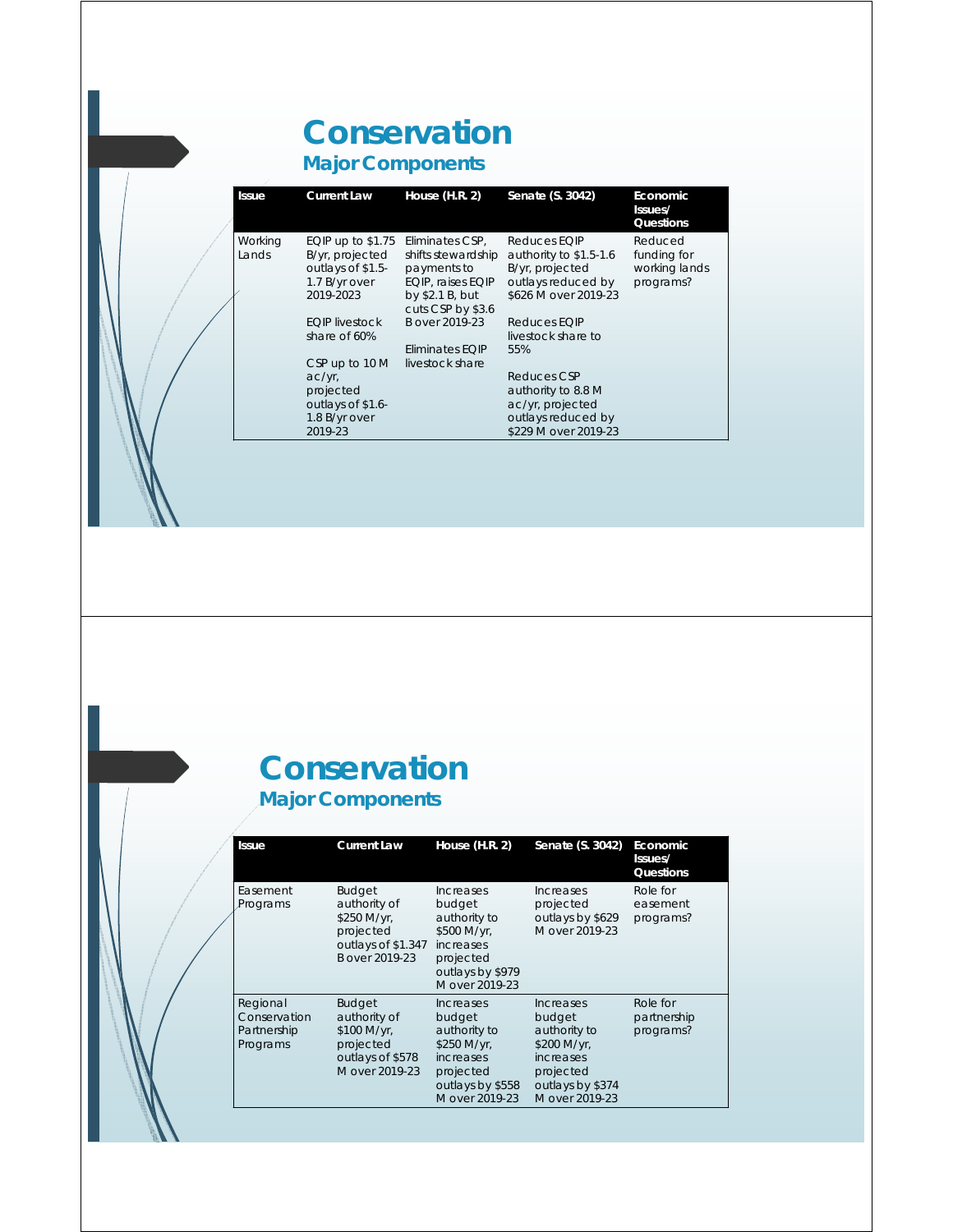#### **Crop Insurance Major Components**



| Issue                                | <b>Current Law</b>                                                                    | House<br>(H.R. 2) | Senate<br>(S. 3042)                     | <b>Economic Issues/ Questions</b>                                        |
|--------------------------------------|---------------------------------------------------------------------------------------|-------------------|-----------------------------------------|--------------------------------------------------------------------------|
| Means Test                           | No limit                                                                              |                   | Durbin<br>amendment to<br>add \$700,000 | Impact on large<br>operations/participation                              |
|                                      |                                                                                       |                   | AGI cap<br>withdrawn                    | Impact on remaining<br>operations, portfolio                             |
| Premium<br>Subsidy Limit             | No limit                                                                              |                   |                                         | performance, and actuarially-<br>sound rates                             |
| <b>Harvest Price</b><br>Coverage     | RP (w/ harvest price) – covers<br>revenue based on higher of<br>base or harvest price |                   |                                         | Role of harvest price with<br>marketing/hedging activity                 |
|                                      | RP (w/o harvest price) - covers<br>revenue based on base price                        |                   |                                         | Economic rationale for RP<br>w/harvest price vs. RP w/o<br>harvest price |
| Premium<br><b>Subsidy Rate</b>       | Variable rate – average of 62%<br>on full portfolio                                   |                   |                                         | Producer willingness-to-pay                                              |
|                                      |                                                                                       |                   |                                         | Systemic v. idiosyncratic risk,<br>role of subsidy                       |
| Standard<br>Reinsurance<br>Agreement | Renegotiated regularly - outside<br>of farm bill                                      |                   |                                         | Company support and returns                                              |

#### **Food Assistance (SNAP) Major Components**

| <b>Issue</b>                                                      | <b>Current Law</b>                                                                | House (H.R. 2)                                                                                                                        | Senate<br>(S. 3042)                                                                          | Economic<br>Issues/<br>Questions                                                                 |
|-------------------------------------------------------------------|-----------------------------------------------------------------------------------|---------------------------------------------------------------------------------------------------------------------------------------|----------------------------------------------------------------------------------------------|--------------------------------------------------------------------------------------------------|
| Categorical<br>Eligibility                                        | Broad-based<br>categorical<br>eligiblity                                          | Tightens rules, reduces<br>projected outlays by<br>\$2.3 B over 2019-23,<br>\$5.0 B over 2019-28                                      |                                                                                              | Participation<br>and support<br>levels?                                                          |
| Standard<br>Utility<br>Deduction                                  | Standard utility<br>deduction in<br>budget for<br>benefit<br>calculation          | Tightens rules, reduces<br>projected outlays by<br>\$2.4 B over 2019-23,<br>\$5.3 B over 2019-28                                      |                                                                                              | Eligibility rules?<br><b>Benefit</b><br>calculations?                                            |
| <b>Work</b><br>Requirement<br>s and<br>Education/J<br>ob Training | Current work<br>requirements of<br>20 hours/week.<br>but also existing<br>waivers | Tightens rules, expands<br>training, projected<br>outlays increase by<br>\$910 M over 2019-23,<br>decrease by \$1.5 B<br>over 2019-28 | Kennedy/Cru<br>$\overline{z}$<br>amendment<br>to tighten<br>work<br>requirements<br>defeated | <b>Benefit</b><br>delivery?<br>Work<br>requirements?<br>Education/job<br>training<br>assistance? |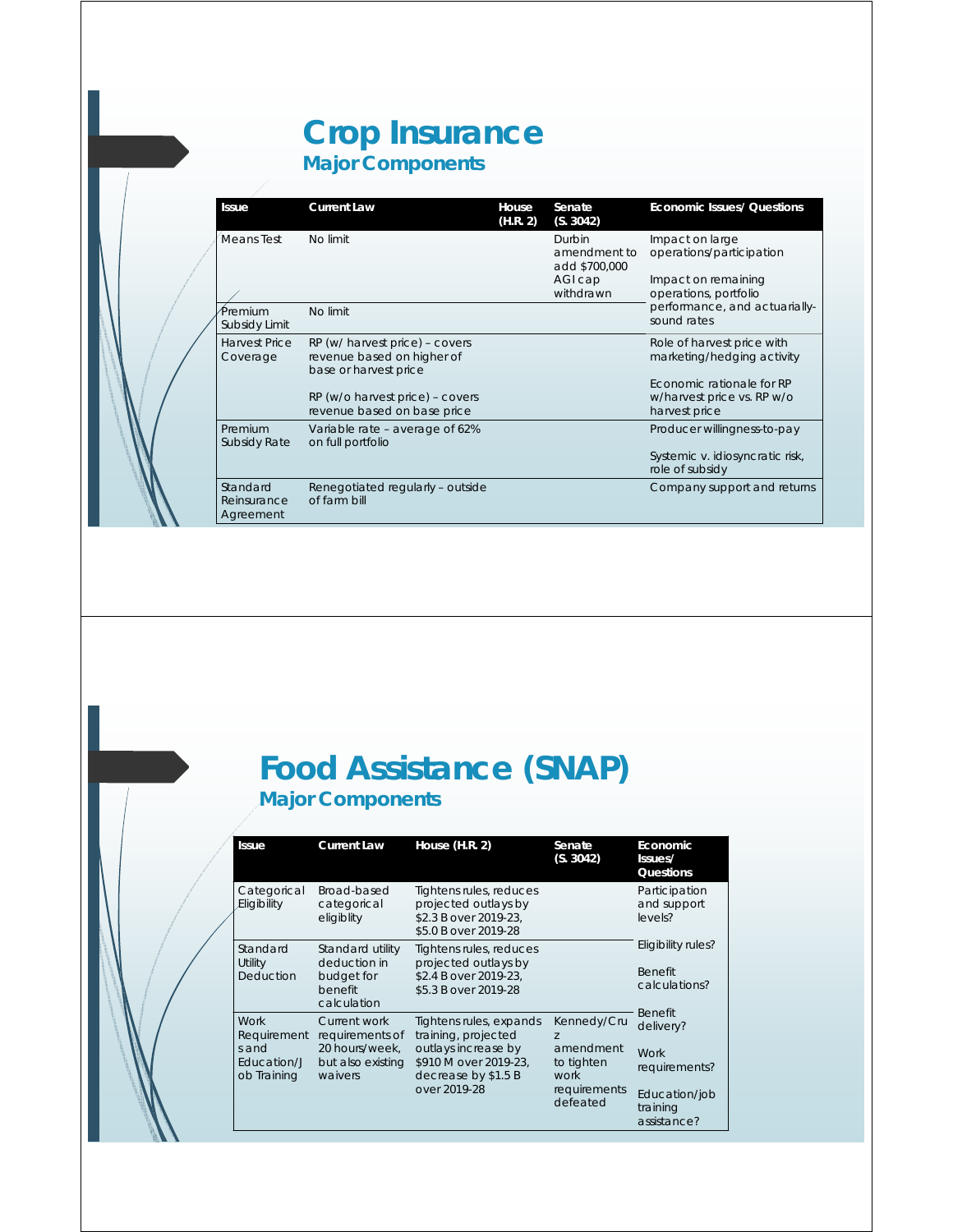## **2018 Farm Bill Outlook**

- House and Senate bills in conference negotiations Conference Committee report in early September?
- Path to Farm Bill completion
	- Vote before current farm legislation expires on September 30?
	- Vote after election in lame-duck session before end of the year?
	- **Permanent legislation for dairy programs would take effect on** January 1, 2019 if no new/extended legislation
- New producer ARC/PLC enrollment decision in 2019 under new/extended legislation

#### **Announced U.S. Trade Aid for Agriculture**

- **S12 billion in federal assistance for** agriculture
	- Market Facilitation Program (~\$8 billion)
		- Direct payments to producers for 2018 production of soybeans, sorghum, cotton, corn, wheat, dairy, and hogs
	- Food Purchase and Distribution Program (~\$4 billion)
		- USDA purchases of surplus commodities (lost exports) for food, feeding, and donation programs
	- ■Trade Promotion Program (~\$200 million)
		- **EXECT** Leveraging private sector dollars to develop new foreign markets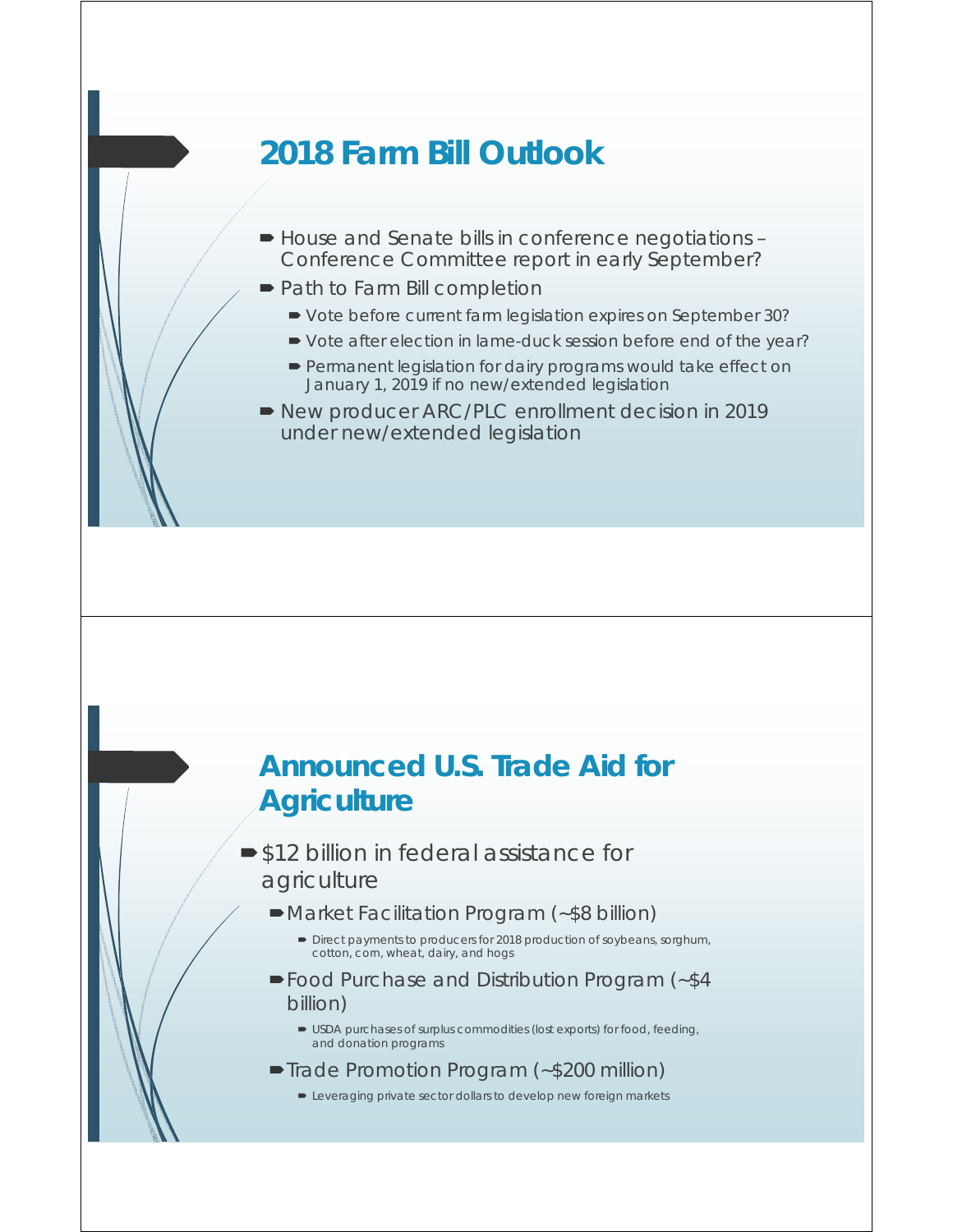## PLC and ARC-CO Enrollments



| $ $ Crop      | ARC-CO | <b>ARC-IC</b> | PLC. | <b>Base Acres</b><br>in KS |
|---------------|--------|---------------|------|----------------------------|
| Wheat         | 66.4   | 0.2           | 33.4 | 49.5                       |
| Corn          | 76.3   | 0.3           | 23.4 | 21.1                       |
| Soybeans      | 78.9   | 0.2           | 20.9 | 12.9                       |
| Grain Sorghum | 44.9   | 0.1           | 55.0 | 15.6                       |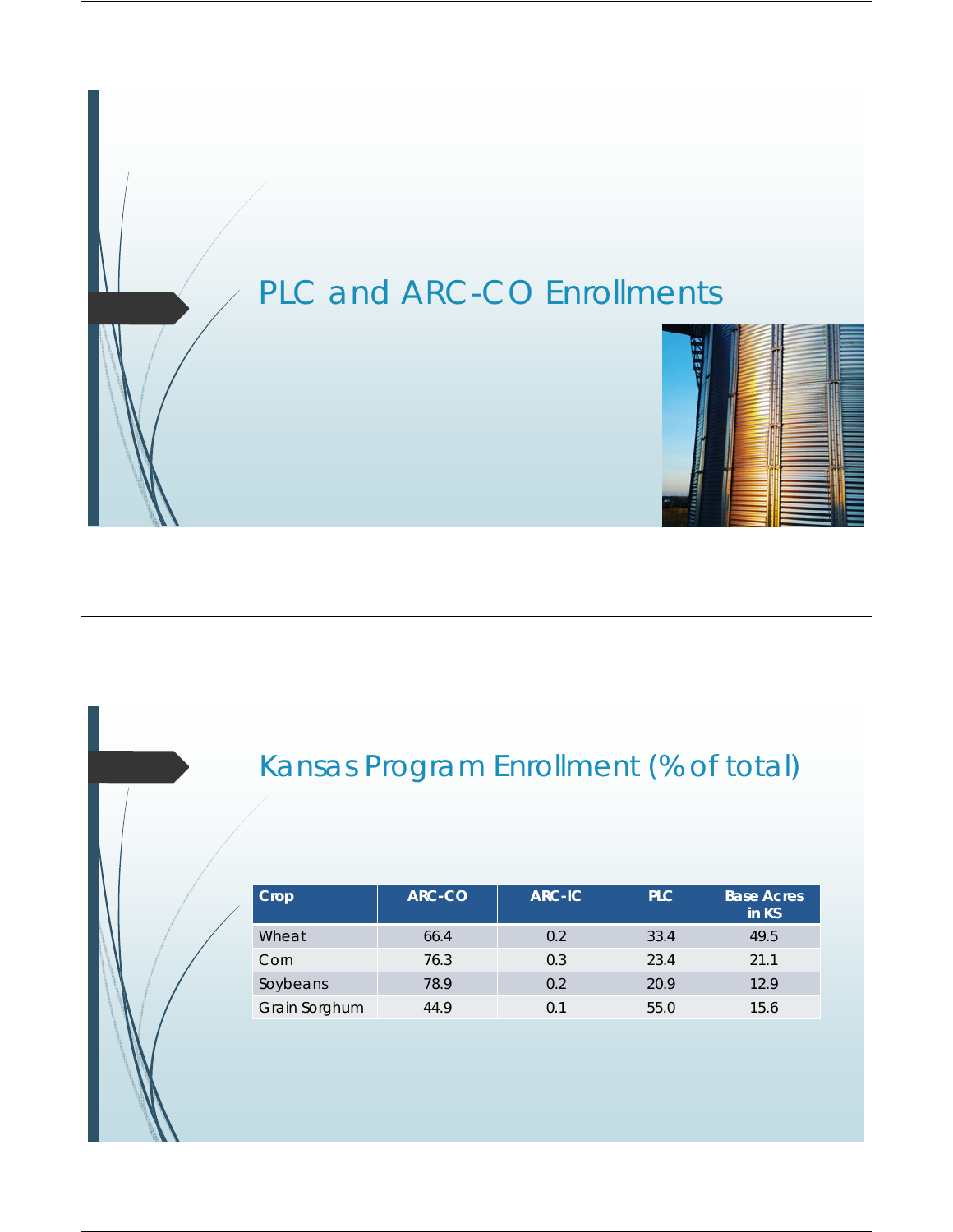## ARC-CO Enrollment - Wheat

| Crop Name<br>< Wheat<br>$\bullet$<br>$\circ$<br>Show History<br>Sum of % of commodity<br>2.7%<br>99.9% | $\mathfrak{O}$<br>$+$<br>$\sim$<br>企<br>×. |                         |                         | <b>STATE</b>     | $\mathbf{u}_1 = \mathbf{v}_2$ |                        |                              |                                |                                  |                                 |                                  |                                                                                                                                                                                                                                      |                                            |                                    |                                |                                      |
|--------------------------------------------------------------------------------------------------------|--------------------------------------------|-------------------------|-------------------------|------------------|-------------------------------|------------------------|------------------------------|--------------------------------|----------------------------------|---------------------------------|----------------------------------|--------------------------------------------------------------------------------------------------------------------------------------------------------------------------------------------------------------------------------------|--------------------------------------------|------------------------------------|--------------------------------|--------------------------------------|
|                                                                                                        |                                            | Cheyenne<br>97.0%       |                         | Rawlins<br>86.0% | <b>Decatur</b><br>03.6%       | <b>Norton</b><br>94.2% | <b>Philips</b><br>90.2%      | <b>Bendite</b><br>95.1%        | Jewell<br>85.7%                  | Republic<br><b>88.7%</b>        | Washington<br>03.0%              | 87.6%                                                                                                                                                                                                                                | <b>Marshall</b><br>Nemana<br><b>At nh.</b> | <b>Brown:</b><br>87.2%             | Donushar<br>73.3%              |                                      |
|                                                                                                        |                                            | <b>Sherman</b><br>00.3% |                         | Thomas<br>00.5%  | Sheridan<br>42.1%             | Graham.<br>75.2%       | Rooks<br>01.9%               | Outcrite<br>07.7%              | <b>Machell</b><br>02.1%          | Cloud<br>93.3%                  | $rac{\text{Cay}}{\text{30.0\%}}$ | Riey.                                                                                                                                                                                                                                | Pottawatornie<br>120%                      | <b>Jackson</b><br>72.2%            | Atchison <sup>-</sup><br>39.9% | Leavenworth                          |
|                                                                                                        |                                            | <b>Wallace</b><br>70.3% | Logan<br>70.9%          |                  | Gove<br>69.0%                 | Trego<br>83.1%         | Ella<br>61.2%                | Russell<br>73.4%               | Lincoln:<br>00.7%                | Ottawn<br>91.2%<br><b>Salme</b> | <b>Dickmoon</b><br>87.3%         | <b>Contract of the Contract of the Contract of the Contract of the Contract of the Contract of the Contract of the Contract of the Contract of the Contract of the Contract of the Contract of the Contract of the Contract of t</b> | Geory. Wabaunsee 63.3%<br>63.5% 75.4%      | Shawnee                            | 09.3%                          | $-40.3%$<br>Douglas Johnson<br>46.7% |
|                                                                                                        |                                            | Greeiny<br>65.9%        | Wichita<br>51.5%        | Scott<br>35.9%   | Lane.<br>71.1%                | <b>Ness</b><br>78.7%   | Rush<br>49.6%                | Barton<br>66.6%                | <b>Elsworth</b><br>81.4%<br>Rice | 92.7%<br>McPherson<br>72.4%     | <b>Marion</b>                    | <b>Monte</b><br>68.8%                                                                                                                                                                                                                | Lyon<br>77.9%                              | Osage<br>74.7%                     | Frankfin<br>76.2%              | <b>Marri</b><br>46.1%                |
|                                                                                                        |                                            | Hamilton<br>35.7%       | Kearny<br>39.0%         |                  | Finney<br>44.7%               | Hodgeman<br>27.4%      | <b>Pawnee</b><br>79.8%       | <b>Stafford</b><br><b>OB3%</b> | 84.4%<br>Reno                    | <b>Haney</b><br>82.0%           | <b>B40%</b>                      | Chase<br>70.8%                                                                                                                                                                                                                       |                                            | Coffey<br><b>GR.7%</b>             | Anderson<br>79.1%              | <b>Linn</b><br>48.0%                 |
|                                                                                                        |                                            | Stanton                 | <b>Orant</b>            | Haskell          | Gray<br>41.5%                 | Ford<br>53.2%          | Edwards<br>67.8%             | Pratt.<br>69.7%                | 63.0%                            | Sedgaick<br>68.1%               |                                  | Butler<br>50.1%                                                                                                                                                                                                                      | Greenwood<br>35.3%                         | Woodson<br>05.2%                   | Allen<br>53.9%                 | Bourbon<br>47.4%                     |
|                                                                                                        |                                            | 50.7%                   | 72.0%                   | 57.3%            | Meade                         |                        | <b>KICWA</b><br><b>BRANK</b> |                                | Kingman<br>75.1%                 | n an<br><b>Suttmer</b>          |                                  |                                                                                                                                                                                                                                      | EK<br>29.9%                                | Wilson<br>79.0%                    | Neosho<br>757%                 | Crawford<br>75.9%                    |
|                                                                                                        |                                            | <b>Morton</b><br>39.6%  | <b>Stevens</b><br>57.4% | Seward<br>77.0%  | 38.0%                         | Clark<br>28.0%         | Comanche<br>3.2%             | Barber<br>85.1%                | Harper<br>88.8%                  | 93.5%                           |                                  | Cowley<br>76.2%                                                                                                                                                                                                                      | Chautauqua<br>48.0%                        | Montgomery Labette<br><b>76.5%</b> | 55.4%                          | Cherokee<br>78.4%                    |

## ARC-CO Enrollment - Corn

| Crop Name<br>$\bullet$ ><br>c Corn<br>$O \leftarrow$<br>Show History<br>Sum of % of commodity<br>2.7%<br>99.9% | $+$<br>$\frac{1}{2}$<br>命<br>$\mathbb{R}$ |                                |                       |                                | $\sim$ $\sim$           | <b>COLLECTION</b>           | and the state of the state        |                                 |                                |                                    |                           |                                     |                                     |                                |                                   |                                    |
|----------------------------------------------------------------------------------------------------------------|-------------------------------------------|--------------------------------|-----------------------|--------------------------------|-------------------------|-----------------------------|-----------------------------------|---------------------------------|--------------------------------|------------------------------------|---------------------------|-------------------------------------|-------------------------------------|--------------------------------|-----------------------------------|------------------------------------|
|                                                                                                                |                                           | Cheyenne<br>92.3%              |                       | Rawins<br>02244                | <b>Decatur</b><br>95.5% | <b>Norton</b><br>07733      | <b>Phillips</b><br><b>DEEDS</b>   | Smith<br>08.5%                  | Jewell<br>87.0%                | Republic<br>05.3%                  | Washington<br>(7.25)      | Marshall<br>057%                    | Nematia:<br>052%                    | <b>Brown</b>                   | 94.2% Domphan<br>79.3%            |                                    |
|                                                                                                                |                                           | <b>Sherman</b><br>07.4%        |                       | Thomas<br>(00,75)              | Sheridan<br>00.4%       | <b>Oraham</b><br>61.0%      | <b>Rooks</b><br>65.0%             | Osborne<br><b>B4.7%</b>         | Mitchell<br>03.3%              | Coud<br>02.0%                      | <b>Clay</b><br>D.T.T.     | Riey.                               | Pottawatomia<br><b>PO.1%</b>        | Jackson<br>81.7%               | <b>Atchison</b><br>50.4%          | Leavenworth                        |
|                                                                                                                |                                           | <b>Wallace</b><br><b>03.5%</b> | Logan<br>10.0%        |                                | Gove<br>81.0%           | Trego<br>37.4%              | Elis<br>15.4%                     | Russell<br><b>BAKES</b>         | <b>Lincoln</b><br>90.4%        | Ottawa<br>79.5%<br>Saire           | <b>Dickinson</b><br>77.3% | <b>66.2% - 7%</b><br>Geary<br>71.9% | Wabaunsee 88.8%<br>85.9%            | Shilwnes                       | <b>Douglas</b><br>03.7%           | 53.4%<br>Johnson<br>65.0%          |
|                                                                                                                |                                           | Greeley<br>712%                | Wichita<br>78.1%      | Scott<br>67.9%                 | Lane<br>51.0%           | <b>Ness</b><br>24.6%        | <b>Rush</b><br>29.2%              | <b>Digital</b><br>79.8%         | Elizworth<br>58.8%<br>Rice     | 79.4%<br><b>McPherson</b><br>40.1% | <b>Marion</b>             | <b>Morris</b><br>88.5%<br>Chase     | Lyon<br>83.5%                       | Osage<br>85.7%                 | <b>Franklin</b><br>03.0%          | Mami<br>54.5%                      |
|                                                                                                                | ×                                         | <b>Hamilton</b><br>82.9%       | Kearny<br>85.7%       |                                | Firmey<br>82.9%         | <b>Hodgeman</b><br>70.1%    | Pawnee<br><b>25.4%</b><br>Edwards | <b>Stafford</b><br><b>DON'T</b> | 70.6%<br>Reno<br>70.4%         | <b>Harvey</b><br>76.2%             | 74.1%                     | <b>78.7%</b>                        | Greenwood Woodson                   | Coffey<br>76.0%                | Anderson<br>77.6%<br><b>Allen</b> | <b>Linn</b><br>$-01.1%$<br>Bourbon |
|                                                                                                                |                                           | <b>Stanton</b><br>07.7%        | <b>Grant</b><br>02.9% | <b>Hashel</b><br>058%          | Gray<br>04.4%           | Ford<br>67.1%               | 09.0%<br><b>Kiowa</b><br>03.4%    | <b>Print</b><br><b>D1.5%</b>    | <b>Kingman</b><br><b>75.6%</b> | <b>Sedgwick</b><br><b>B4.1%</b>    |                           | <b>Butler</b><br>66.8%              | 65.2%<br>Ex                         | 89.1%<br>Wilson<br><b>857%</b> | 58.6%<br>Neosha<br><b>BOAN</b>    | 68.7%<br>Citraford<br><b>PIETS</b> |
|                                                                                                                |                                           | Morton,<br>87.1%               | Stevens<br>87.0%      | <b>Generit</b><br><b>D2.8%</b> | <b>Meade</b><br>00535   | Ctark <sup>1</sup><br>67.3% |                                   | Batter<br>89.8%                 | Harper<br>99.9%                | Sumner<br>83.0%                    |                           | <b>Cowley</b><br>72.1%              | 29.2%<br><b>Chautaugua</b><br>95.2% | Montgomery Labette<br>0225     | 70.5%                             | Chettikee<br>00.3%                 |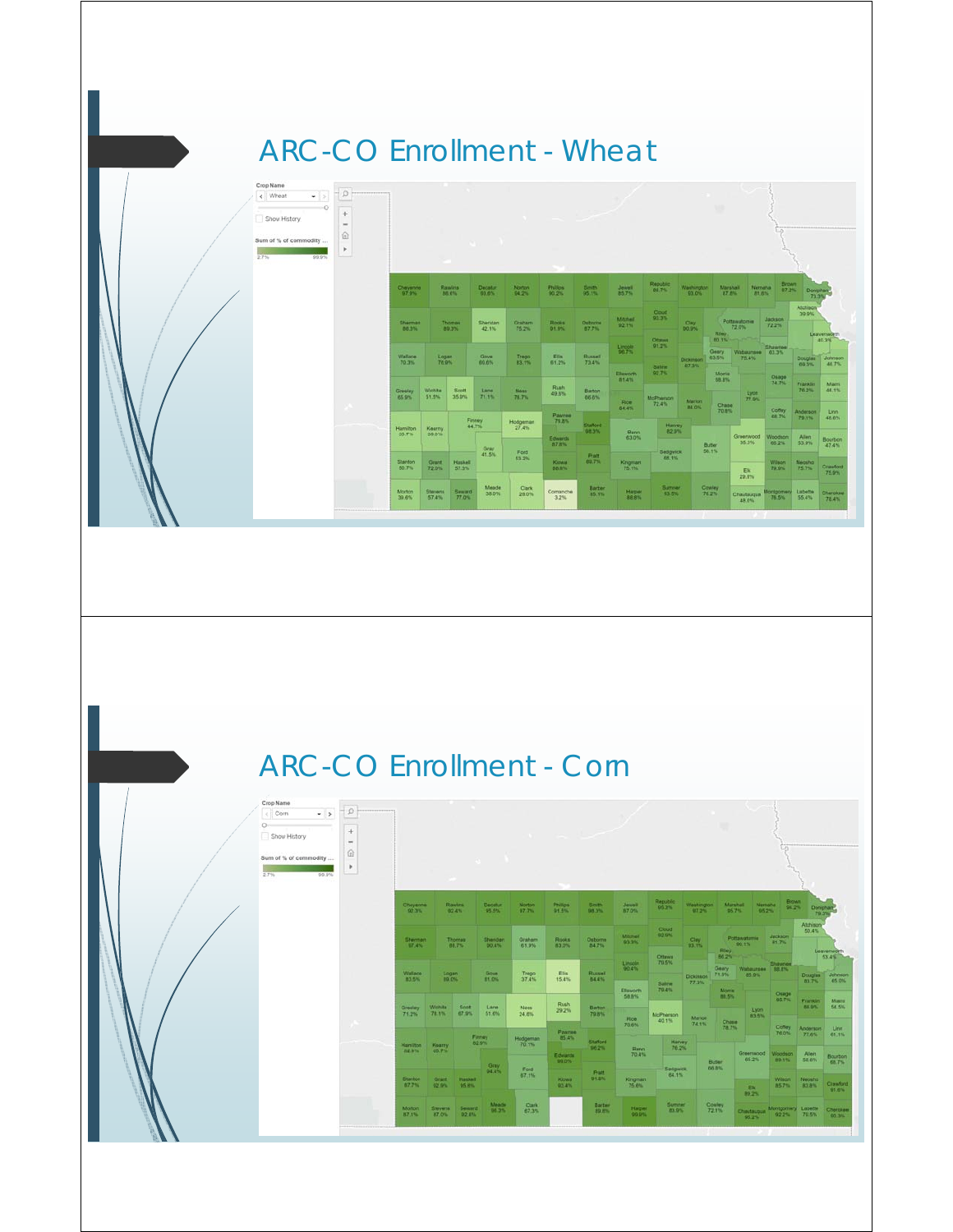## ARC-CO Enrollment – Grain Sorghum

| Crop Name<br>< Grain Sorghum - ><br>$-0-$<br>$\frac{1}{2}$<br>Show History<br>Sum of % of commodity<br>2.7%<br>99.9% | $p_1$<br>--<br>$+$<br>$\sim$<br>仚<br>r |                         |                         |                         |                   |                 |                          |                   |                           |                    |                                  |                                   |                                             |                             |                       |                                 |
|----------------------------------------------------------------------------------------------------------------------|----------------------------------------|-------------------------|-------------------------|-------------------------|-------------------|-----------------|--------------------------|-------------------|---------------------------|--------------------|----------------------------------|-----------------------------------|---------------------------------------------|-----------------------------|-----------------------|---------------------------------|
|                                                                                                                      |                                        | Cheyenne<br>28.0%       |                         | <b>Rawlins</b><br>30.7% | Decatur.<br>75.0% | Norton<br>70.7% | <b>Phillips</b><br>60.8% | Smth.<br>78.8%    | <b>Jewell</b><br>23.5%    | Republic<br>87.4%  | <b>Washington</b><br><b>ASTS</b> |                                   | <b>Marshall</b><br>Nemaha<br>63.3%<br>07.3% | <b>Brown</b><br>75.1%       | Doniphan              | 73.7%                           |
|                                                                                                                      |                                        | <b>Sherman</b><br>70.1% |                         | <b>Thomas</b><br>61.0%  | Sheridan<br>44.0% | Graham<br>30.6% | Rooka<br>67.2%           | Osborne<br>74.6%  | Michell<br>84.6%          | Cloud<br>85.0%     | Cay<br><b>PARTS</b>              |                                   | Pottawatonia<br>56.2%                       | <b>Jackson</b><br>70.1%     | Atchison-<br>31.6%    |                                 |
|                                                                                                                      |                                        | Wallace                 | $\frac{Lopan}{45.4\%}$  |                         | Gove              | Trego           | Elis                     | Russell           | Lincoln<br><b>75.7%</b>   | Ottawa<br>79.8%    | Dickinson                        | Rilay.<br>71.6%<br>Geary<br>46.0% | Wabaunsee 50.0%<br>41.2%                    | Shawnee                     | <b>Douglas</b>        | Leavenworth<br>23.3%<br>Johnson |
|                                                                                                                      |                                        | 57,4%                   |                         |                         | <b>50.0%</b>      | 24.0%           | 19.7%                    | 42.4%             | <b>Elisaorth</b><br>35.7% | Saline<br>57.3%    | 57.e%                            | Morris<br>49.5%                   |                                             | Osage                       | 58.0%                 | 16.2%                           |
|                                                                                                                      |                                        | Greeky<br>42.7%         | Wichita<br>34.0%        | Scott<br>10.1%          | Lane<br>21.0%     | Ness:<br>8.6%   | Rush<br>17.7%            | Barton<br>54.2%   | Rice                      | McPherson<br>27.2% | Marion                           |                                   | Lyon<br>50.7%                               | 50.1%                       | Franklin<br>50.4%     | Miami<br>18.3%                  |
|                                                                                                                      | ×                                      |                         |                         |                         | Finney            | Hodgeman        | Pawnee<br>46.0%          |                   | 40.7%                     |                    | 37.6%                            | <b>Chase</b><br>02.4%             |                                             | Coffey<br>59.6%             | Anderson<br>57.0%     | Linn<br>18.9%                   |
|                                                                                                                      |                                        | Hamilton<br>24.9%       | Kearry<br>10.7%         |                         | 29.5%             | 30.0%           | Edwards<br>32.0%         | Stafford<br>67.6% | Reno<br>56.4%             | Harvey<br>16.7%    |                                  | <b>Butler</b>                     | Greenwood<br>34.6%                          | Woodson<br>23.3%            | <b>Allen</b><br>31.6% | <b>Bourbon</b><br>13.2%         |
|                                                                                                                      |                                        | <b>Stanton</b><br>20.8% | Grant<br>36.4%          | Haskell<br>47.3%        | Gray<br>35.2%     | Ford<br>22.0%   | <b>Klows</b><br>63.0%    | Pratt .<br>54.4%  | Kingman<br>51.9%          | Sedgwick<br>33.4%  |                                  | 19.7%                             | Ek                                          | Wilson<br>56.2%             | Neosho<br>63.0%       | <b>Crawford</b><br>37.0%        |
|                                                                                                                      |                                        | <b>Mortion</b><br>36.4% | <b>Stevens</b><br>40.2% | Seward<br>55.9%         | Meade<br>31.5%    | Clark<br>17.9%  | Comanche<br>10.7%        | Barber<br>68.6%   | <b>Harper</b><br>65.3%    | Sumner<br>53.9%    |                                  | Cowley<br>51.8%                   | 15.4%<br>Chautaugua<br>33.5%                | Montgomery Labette<br>33.9% | 24.0%                 | Cherckee<br>31.0%               |
|                                                                                                                      |                                        |                         |                         |                         |                   |                 |                          |                   |                           |                    |                                  |                                   | n an T                                      |                             |                       |                                 |

## ARC-CO Enrollment – Soybeans

| Crop Name<br>< Soybean<br>$\bullet$ ><br>o.<br>Show History<br>Sum of % of commodity<br>2.7%<br>99.9% | $+$<br>$\sim$<br>仚<br>×.<br>_ | <b>STEP</b><br><b>Contract Contract</b><br><b>COLLEGE</b> |                          |                                           |                         |                              |                                |                        |                               |                               |                              |                                                 |                                |                                |                                          |                              |
|-------------------------------------------------------------------------------------------------------|-------------------------------|-----------------------------------------------------------|--------------------------|-------------------------------------------|-------------------------|------------------------------|--------------------------------|------------------------|-------------------------------|-------------------------------|------------------------------|-------------------------------------------------|--------------------------------|--------------------------------|------------------------------------------|------------------------------|
|                                                                                                       | ×                             | Cheyenne<br><b>07.0%</b>                                  |                          | Rawling<br>80.5%                          | <b>Decatur</b><br>00.5% | Norton <sup>1</sup><br>97.6% | <b>Philips</b><br>07.0%        | Smith.<br>08.9%        | <b>Jawell</b><br><b>DETS</b>  | Republic<br><b>PATION</b>     | <b>Washington</b><br>00.5%   | Marshall.<br><b>PA 115</b>                      | Nemaha<br>03.6%                |                                | <b>Brown</b><br>97.6% Donighan<br>109.4% |                              |
|                                                                                                       |                               | <b>Sherman</b><br>97.7%                                   |                          | <b>Thomas</b><br><b>Sheridan</b><br>95.4% |                         | Graham<br>66.5%              | Rooks<br><b>72.0%</b>          | Osborna<br><b>PERS</b> | <b>Michail</b><br>05.0%       | Cloud<br><b>167%</b>          | <b>Ciav</b><br>65.133        |                                                 | <b>Pottawatomie</b><br>91.3%   | <b>Jackson</b><br><b>BS 9%</b> | Althison<br><b>BASE</b>                  |                              |
|                                                                                                       |                               |                                                           |                          |                                           | 90.7%                   |                              |                                |                        | Lincoln                       | <b>Offawa</b><br>67.0%        |                              | Riley.<br><b>85.9% ********</b><br><u>e est</u> |                                | <b>Shawnee</b>                 |                                          | Lingvenwört?<br><b>78.0%</b> |
|                                                                                                       |                               | Wallace<br>65.7%                                          |                          | Logan<br>73.4%                            |                         | Trego<br>15.5%               | Elis<br>48.5%                  | Russell<br>78.2%       | <b>M.5%</b><br>Ellaworth      | <b>Salne</b><br><b>BATTLE</b> | <b>Dickmaun</b><br>60.0%     | 77.6%<br><b>Month</b>                           | Geary Wabaunsee 00.5%<br>00.2% |                                | 65.5%                                    | Douglas Johnson<br>00.4%     |
|                                                                                                       |                               | Greeiey<br>37.5%                                          | Wichita<br>27.6%         | Scott<br>49.0%                            | Larie<br>21.1%          | Ness <sup>1</sup><br>20.9%   | Rush<br>48.1%<br><b>Pannee</b> | Barton<br>66.9%        | 66.0%<br>Rice<br>70.0%        | $M$ <sub>C</sub> Pherson      |                              | 82.7%                                           | Lyon                           | Озарк<br><b>92.1%</b>          | Franklin<br>00.9%                        | <b>Mary</b><br>70.8%         |
|                                                                                                       |                               |                                                           |                          |                                           |                         |                              |                                |                        |                               |                               | <b>Marion</b><br><b>BDA%</b> | Chase<br>69.3%                                  | <b>M.9%</b>                    | Coffey<br>77.4%                | Anderson                                 | Linn                         |
|                                                                                                       |                               | Hamilton<br>34.6%                                         | Kearny<br>201%           | <b>Firmey</b><br>75.2%<br>−               |                         | Hodgeman<br>58.8%            | 00.3%<br>ı.                    | Stations:<br>99.7%     | Reco                          | Harvey<br>82.2%               |                              |                                                 | Greenwood                      | Woodson                        | 80.8%<br><b>IN</b>                       | 69.4%                        |
|                                                                                                       |                               |                                                           |                          |                                           | G'AL.<br>91.2%          | Ford                         | Edwards<br>08.0%               |                        |                               | Sedgwick                      |                              | Butler<br><b>BO.6%</b>                          | 08.2%                          | <b>BS 785</b>                  | 65.6%                                    | Bourbon<br>74.3%             |
|                                                                                                       |                               | <b>Stanton</b><br>28.5%                                   | <b>Grant</b><br>73.4%    | Haskalt<br><b>DO.O</b> <sup>1</sup>       |                         | 51.8%                        | Kiowa<br>00.4%                 | Pratt<br>00.0%         | Kingman<br>72.2%              | 73.3%                         |                              |                                                 | Ek<br>66.0%                    |                                | Wiscel Neosho<br><b>89.1% 88.0%</b>      | <b>Crawford</b><br>93.4%     |
|                                                                                                       |                               | <b>Morton</b><br>52.7%                                    | Stevens:<br><b>05.0%</b> | Sweard !<br>847%                          | Meade<br><b>DIAN</b>    | <b>Clark</b><br>66.2%        |                                | Barber<br><b>64.9%</b> | <b>Harper:</b><br><b>107%</b> | <b>Surtmer</b><br>91.0%       |                              | <b>Coaley</b><br>06.4%                          | Chaidmanin<br>00.0%            | Montgomery Labette             | <b>91.4% 86.4%</b>                       | Charokee<br>95.5%            |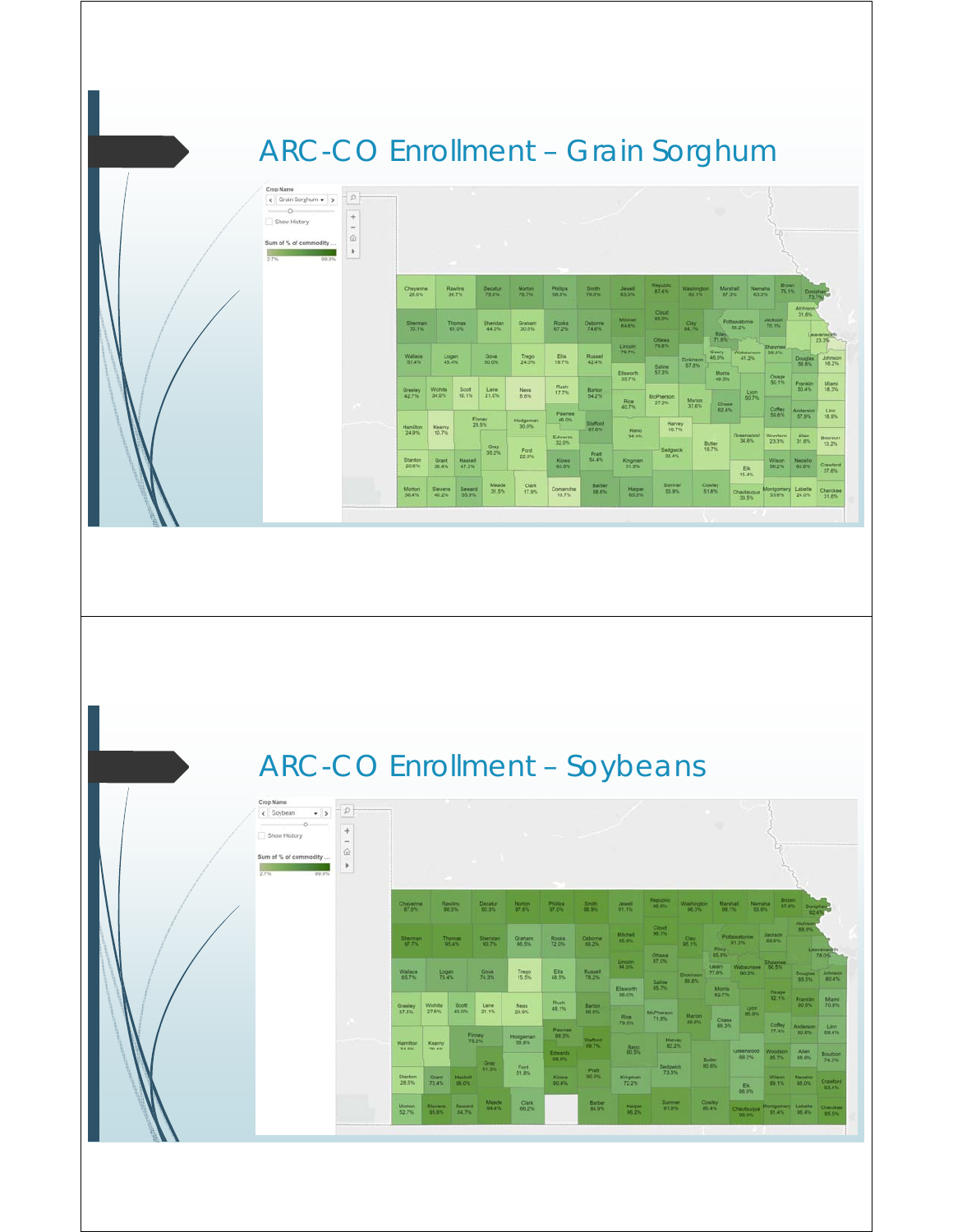# PLC Payouts

## Payments for PLC

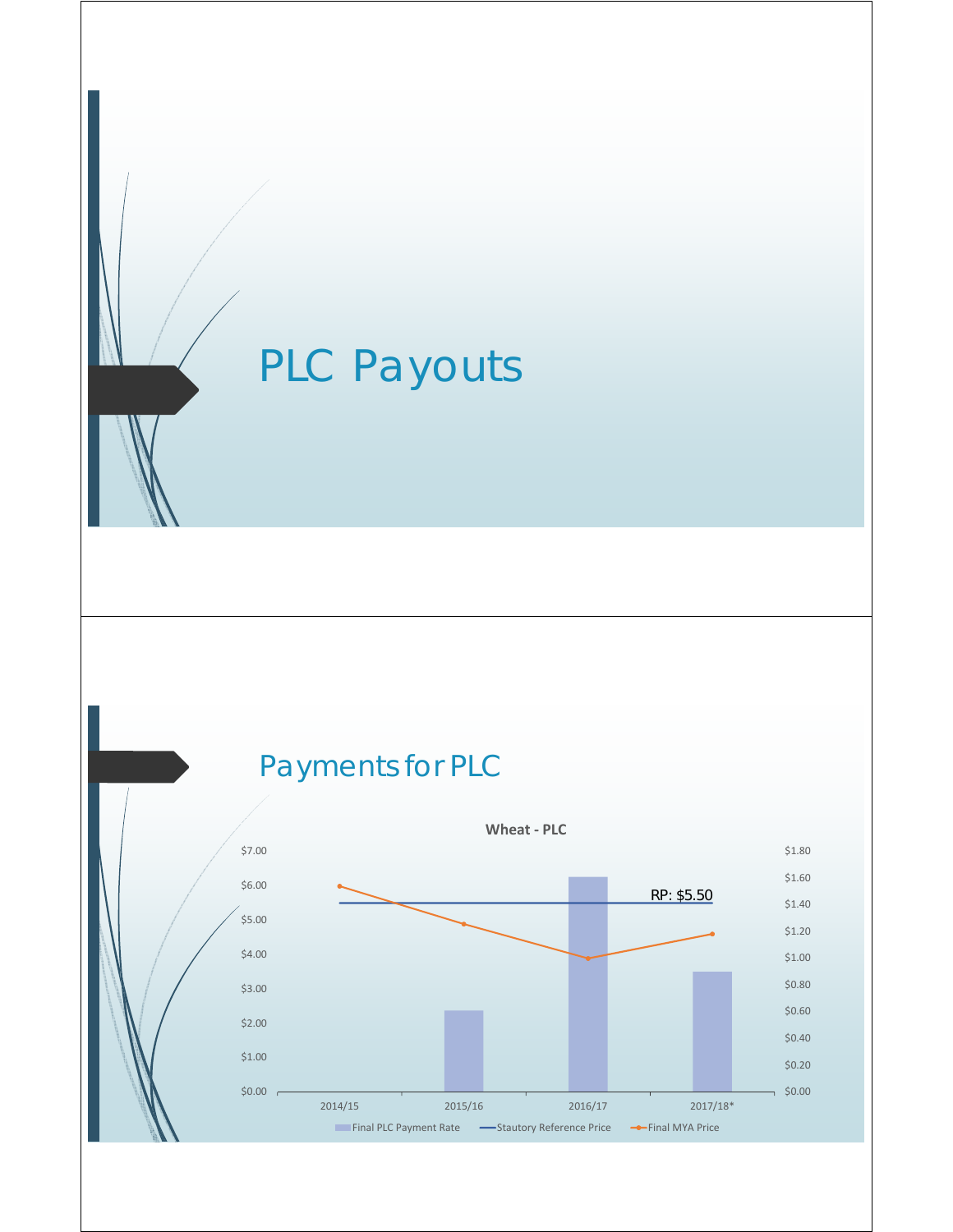### Payments for PLC



### Payments for PLC

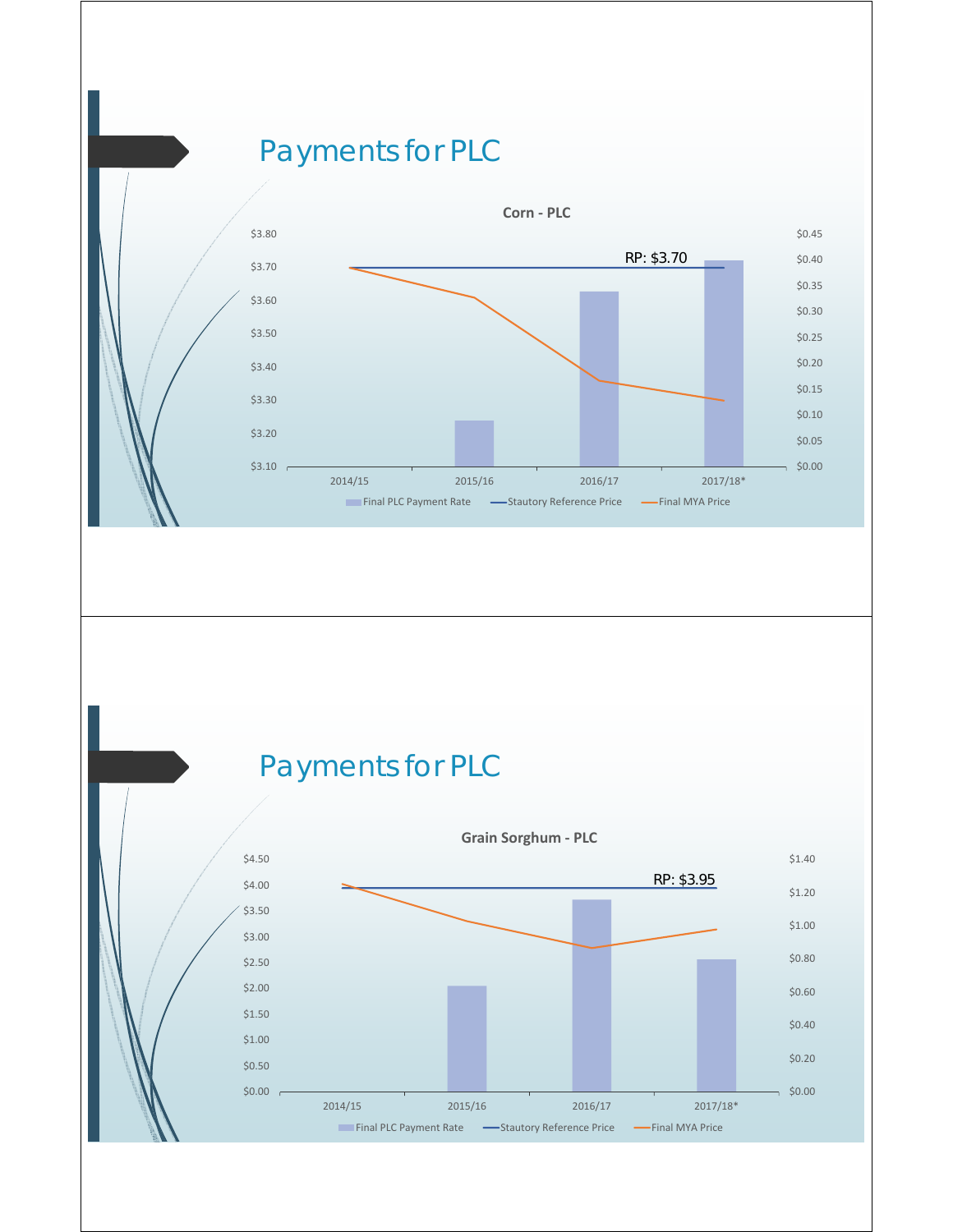## Payments for PLC



## PLC vs ARC-CO

Riley County

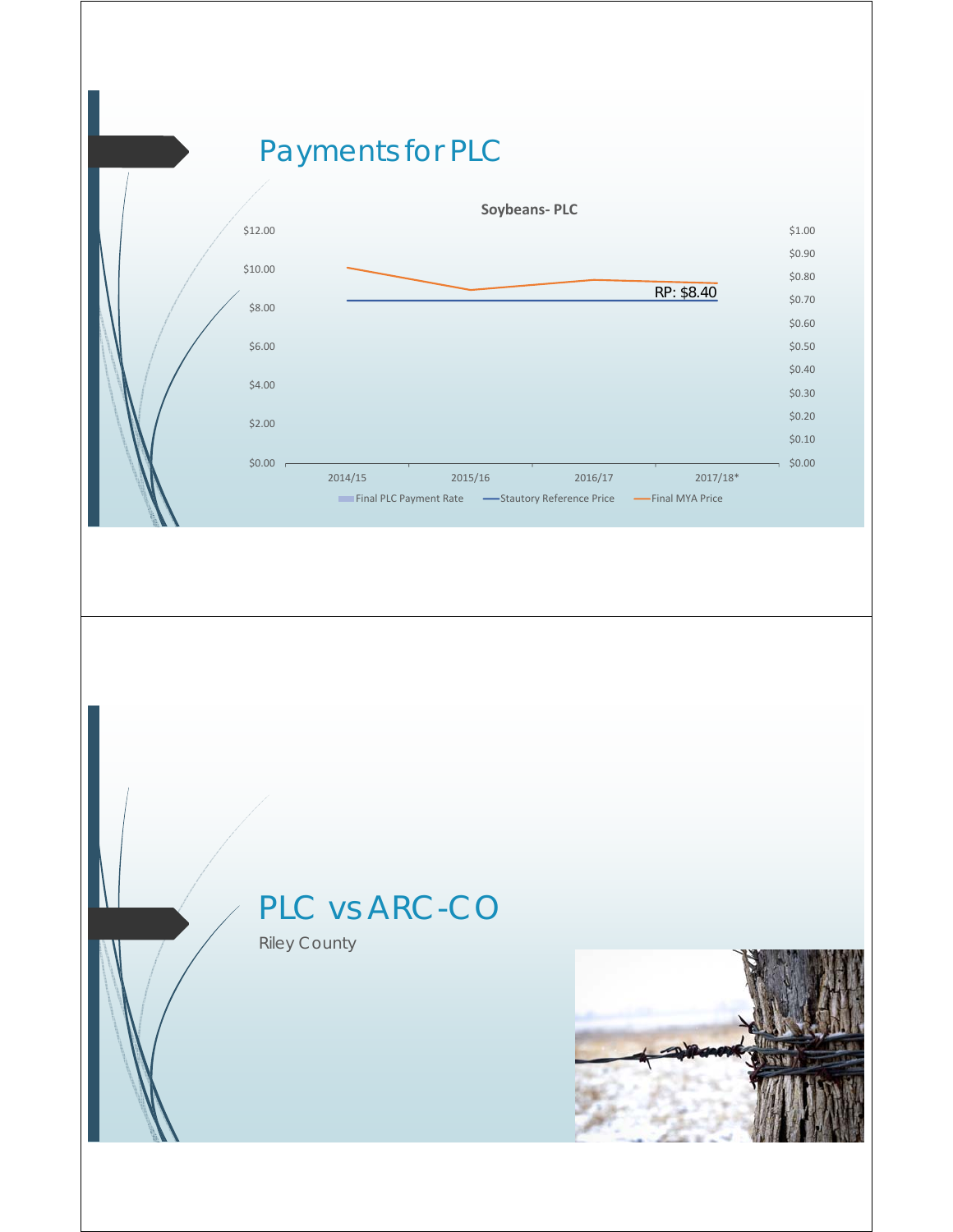#### PLC vs ARC-CO



## PLC vs ARC-CO

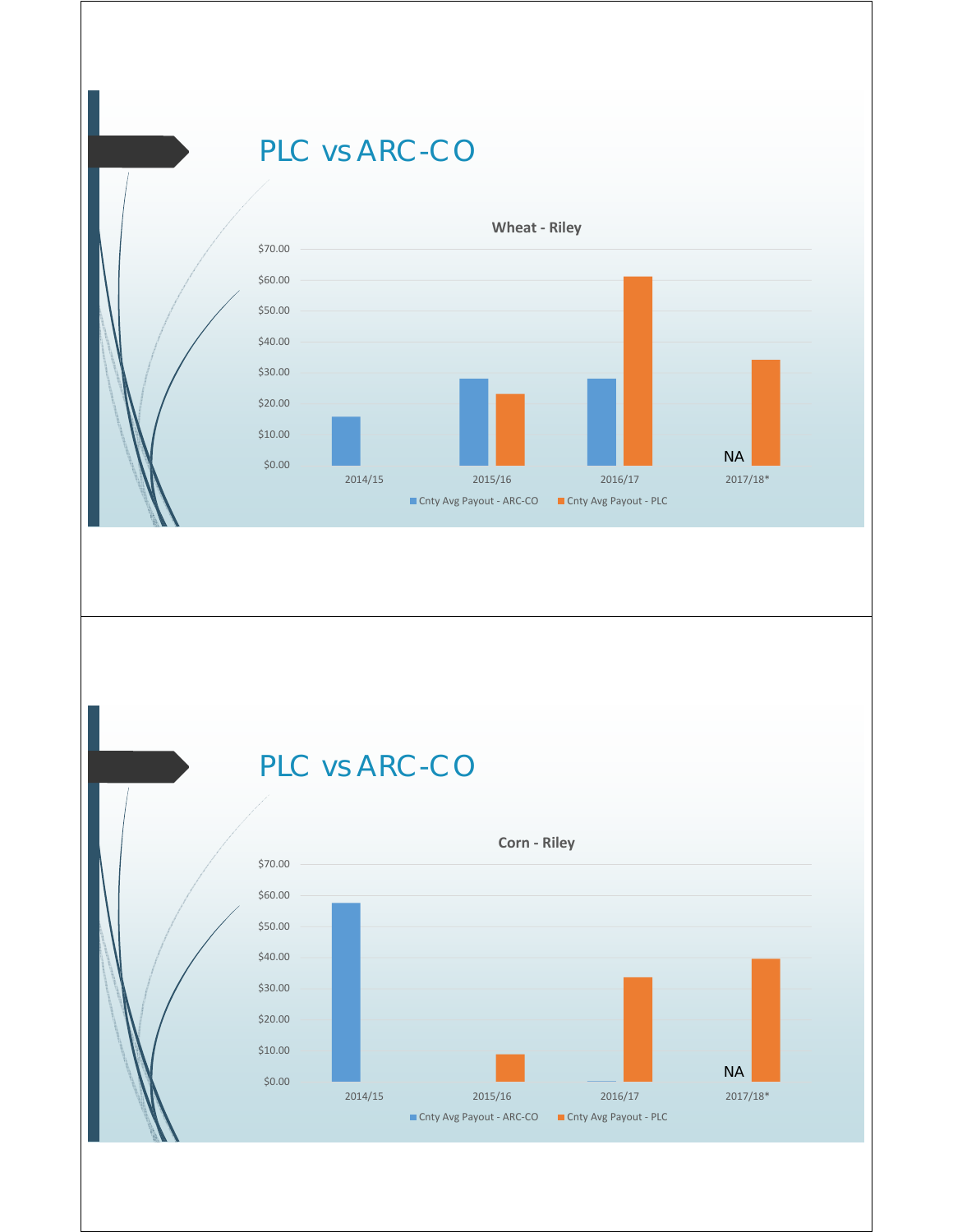#### PLC vs ARC-CO



## PLC vs ARC-CO

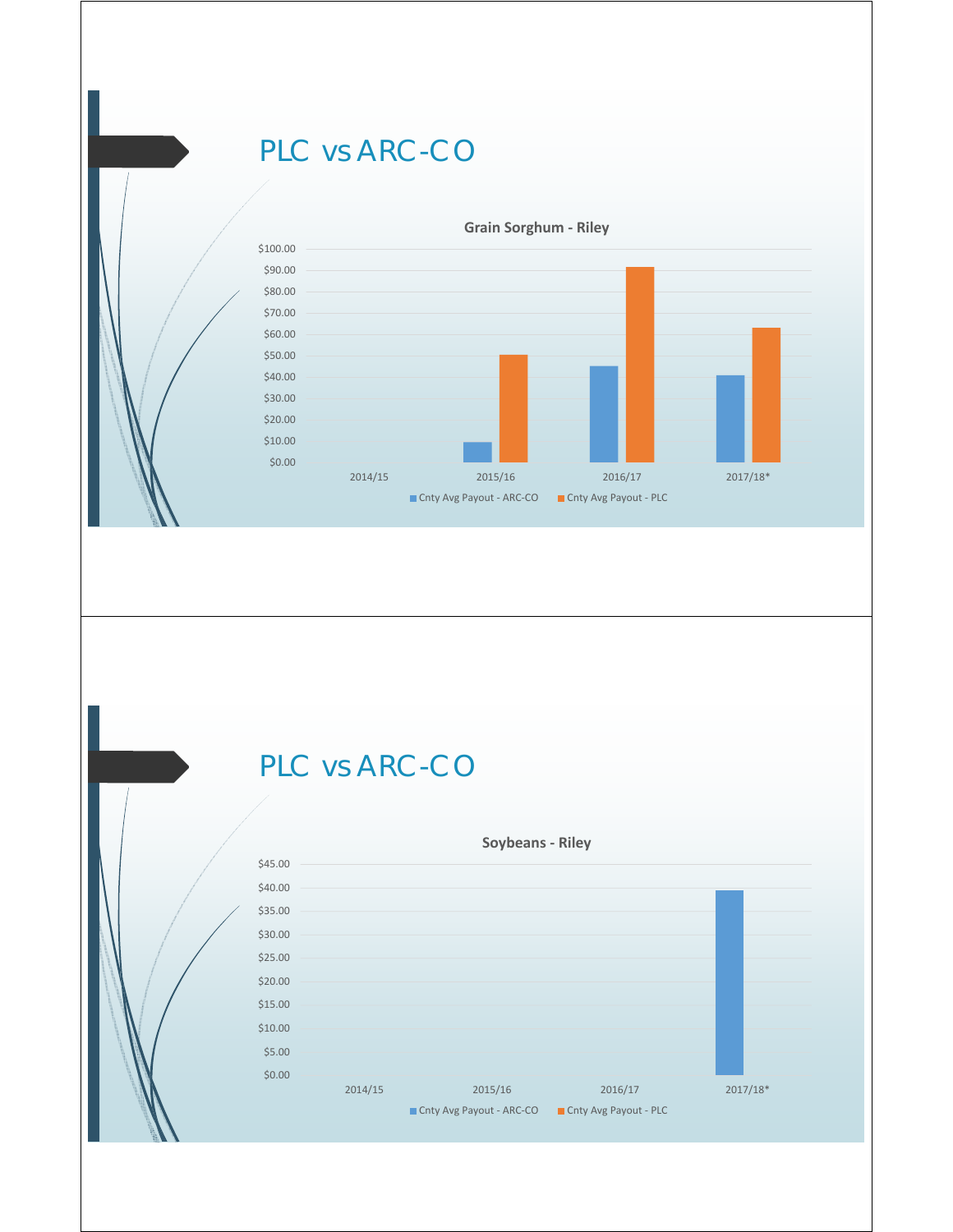# Implications

#### Implications

- Picking the best program was and will continue to be a 'crap shoot'
	- Have to predict where prices will be relative to reference prices
	- Have to anticipate what yields will be at the county level
- **Timing of payments** 
	- PLC payments were more timely relative to overall farm profitability